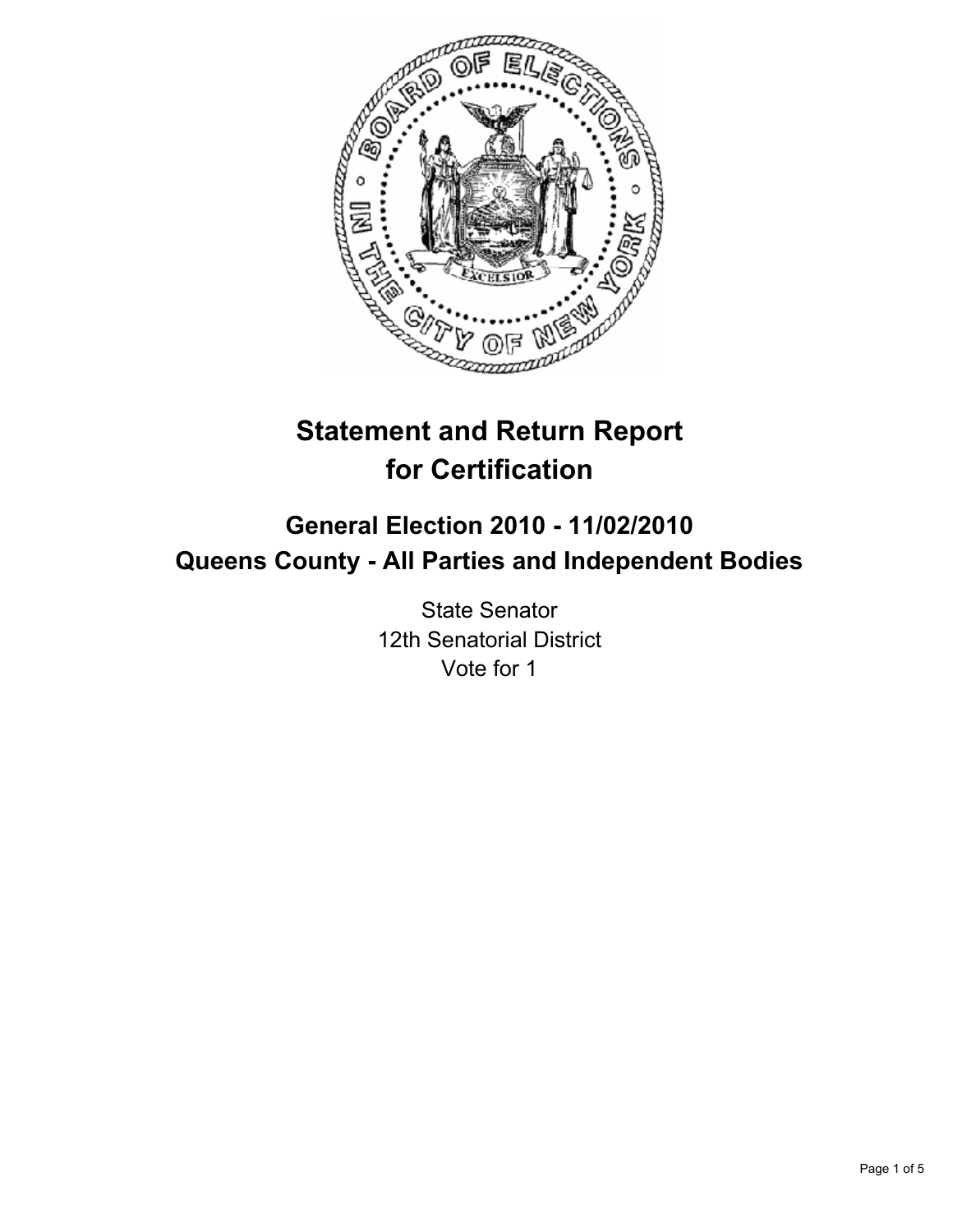

## **Assembly District 30**

| <b>PUBLIC COUNTER</b>                  | 9,708       |
|----------------------------------------|-------------|
| <b>EMERGENCY</b>                       | 0           |
| ABSENTEE/MILITARY                      | 142         |
| <b>AFFIDAVIT</b>                       | 193         |
| <b>Total Ballots</b>                   | 10,144      |
| MICHAEL N GIANARIS (DEMOCRATIC)        | 6,101       |
| JEROME PATRICK TINA JR. (REPUBLICAN)   | 1,716       |
| JEROME PATRICK TINA JR. (CONSERVATIVE) | 290         |
| MICHAEL N GIANARIS (WORKING FAMILIES)  | 684         |
| JONAS BENDER-NASH (WRITE-IN)           | $\mathbf 1$ |
| MARE MILLSTEIN (WRITE-IN)              | 1           |
| NO NAME (WRITE-IN)                     | 6           |
| <b>Total Votes</b>                     | 8,799       |
| Unrecorded                             | 1.345       |

**Assembly District 34**

| <b>PUBLIC COUNTER</b>                  | 1,746 |
|----------------------------------------|-------|
| <b>EMERGENCY</b>                       | 0     |
| ABSENTEE/MILITARY                      | 27    |
| <b>AFFIDAVIT</b>                       | 27    |
| <b>Total Ballots</b>                   | 1,811 |
| MICHAEL N GIANARIS (DEMOCRATIC)        | 1,100 |
| JEROME PATRICK TINA JR. (REPUBLICAN)   | 348   |
| JEROME PATRICK TINA JR. (CONSERVATIVE) | 56    |
| MICHAEL N GIANARIS (WORKING FAMILIES)  | 87    |
| ERIC GOIA (WRITE-IN)                   |       |
| <b>Total Votes</b>                     | 1,592 |
| Unrecorded                             | 219   |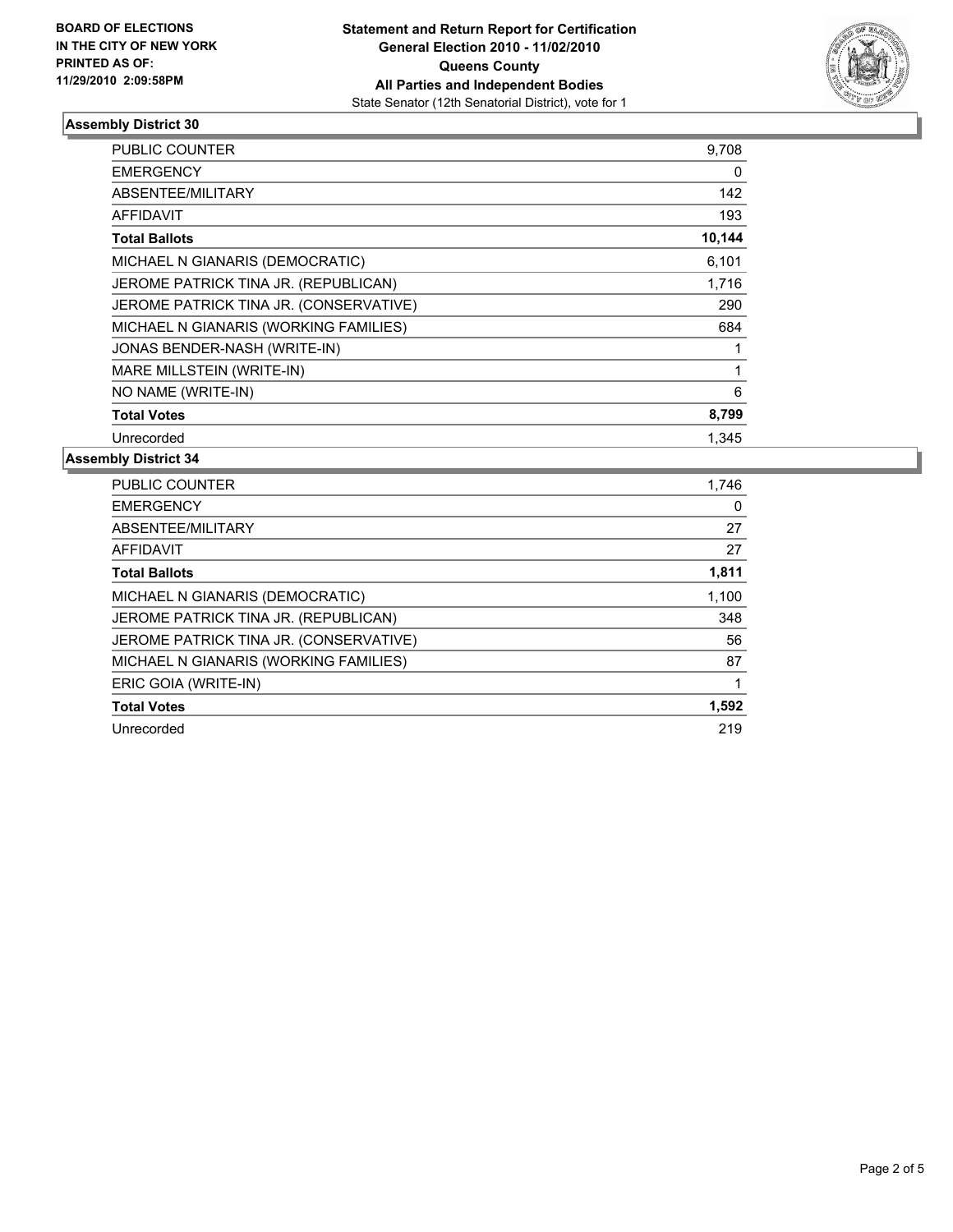

## **Assembly District 36**

| <b>PUBLIC COUNTER</b>                  | 16,990         |
|----------------------------------------|----------------|
| <b>EMERGENCY</b>                       | 0              |
| ABSENTEE/MILITARY                      | 290            |
| <b>AFFIDAVIT</b>                       | 373            |
| <b>Total Ballots</b>                   | 17,867         |
| MICHAEL N GIANARIS (DEMOCRATIC)        | 11,737         |
| JEROME PATRICK TINA JR. (REPUBLICAN)   | 2,632          |
| JEROME PATRICK TINA JR. (CONSERVATIVE) | 355            |
| MICHAEL N GIANARIS (WORKING FAMILIES)  | 1,295          |
| ANDERSON COOPER (WRITE-IN)             | 1              |
| CHRISTIAN PONTARELLI (WRITE-IN)        | 1              |
| DAFFY DUCK (WRITE-IN)                  | 1              |
| DAVID SIMPSON (WRITE-IN)               | 1              |
| JIMMY MCMILLAN (WRITE-IN)              | 1              |
| MATTHEW HANDLEY (WRITE-IN)             | 1              |
| MICHAEL SILLERY (WRITE-IN)             | 1              |
| MICKEY MOUSE (WRITE-IN)                | 1              |
| MR. ETHICS REFORM (WRITE-IN)           | 1              |
| NO NAME (WRITE-IN)                     | $\overline{2}$ |
| RALPH NADER (WRITE-IN)                 | 1              |
| <b>Total Votes</b>                     | 16,031         |
| Unrecorded                             | 1,836          |

## **Assembly District 37**

| <b>PUBLIC COUNTER</b>                  | 13,287         |
|----------------------------------------|----------------|
| <b>EMERGENCY</b>                       | 0              |
| <b>ABSENTEE/MILITARY</b>               | 188            |
| <b>AFFIDAVIT</b>                       | 257            |
| <b>Total Ballots</b>                   | 13,808         |
| MICHAEL N GIANARIS (DEMOCRATIC)        | 9,221          |
| JEROME PATRICK TINA JR. (REPUBLICAN)   | 1,615          |
| JEROME PATRICK TINA JR. (CONSERVATIVE) | 229            |
| MICHAEL N GIANARIS (WORKING FAMILIES)  | 1,003          |
| DAVID MARTIN (WRITE-IN)                | 1              |
| EMIKO NAGANO (WRITE-IN)                | 1              |
| HOWIE HAWKANS (WRITE-IN)               | 1              |
| JEREMIAH FREI-PEARSON (WRITE-IN)       | $\overline{2}$ |
| JOHN CLIFTON (WRITE-IN)                | 1              |
| KENNETH HIRSCH (WRITE-IN)              | 1              |
| NO NAME (WRITE-IN)                     | 10             |
| RAYMOND GEE (WRITE-IN)                 | 1              |
| SHAN SMITH (WRITE-IN)                  | 1              |
| SID VICIOUS (WRITE-IN)                 | 1              |
| WALTER N IWACHOW (WRITE-IN)            | 1              |
| <b>Total Votes</b>                     | 12,089         |
| Unrecorded                             | 1,719          |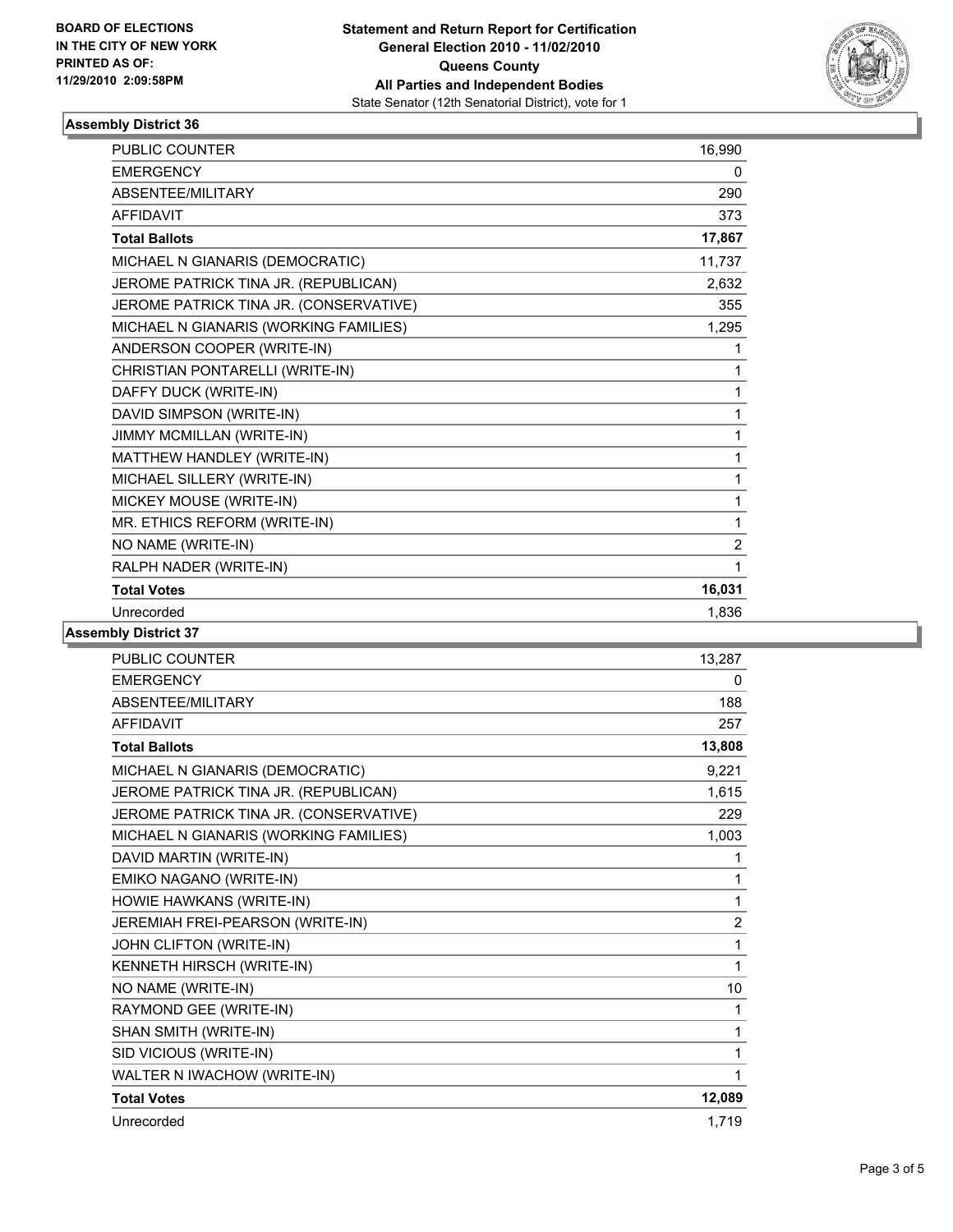

## **Assembly District 38**

| <b>PUBLIC COUNTER</b>                  | 706 |
|----------------------------------------|-----|
| <b>EMERGENCY</b>                       | 0   |
| ABSENTEE/MILITARY                      | 8   |
| <b>AFFIDAVIT</b>                       | 5   |
| <b>Total Ballots</b>                   | 721 |
| MICHAEL N GIANARIS (DEMOCRATIC)        | 480 |
| JEROME PATRICK TINA JR. (REPUBLICAN)   | 67  |
| JEROME PATRICK TINA JR. (CONSERVATIVE) | 12  |
| MICHAEL N GIANARIS (WORKING FAMILIES)  | 29  |
| NO NAME (WRITE-IN)                     |     |
| <b>Total Votes</b>                     | 589 |
| Unrecorded                             | 132 |